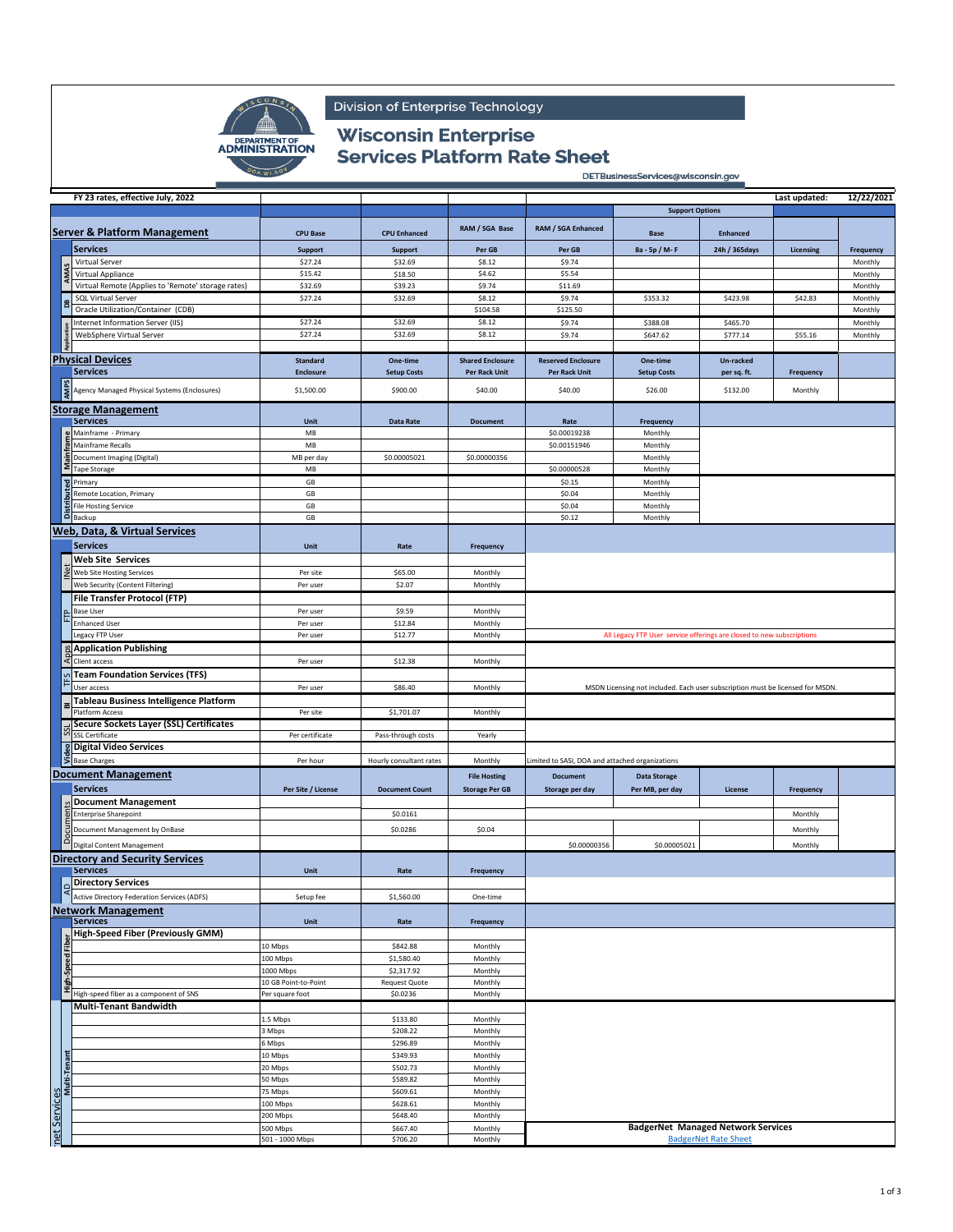|                 | ैं कि Managed Service Provider (MSP)<br>सर्वे हैं<br>सर्वे हैं<br>कर्ते हैं<br>बैठे करें के सामना का पानी का पानी का पानी का पानी का पानी का पानी का पानी का पानी का पानी का पानी का पानी का<br>कर्ते के सामना का पानी का पानी का पानी का प |                                   |                      |                    |                                                                                |                                                                     |                   |                 |           |
|-----------------|---------------------------------------------------------------------------------------------------------------------------------------------------------------------------------------------------------------------------------------------|-----------------------------------|----------------------|--------------------|--------------------------------------------------------------------------------|---------------------------------------------------------------------|-------------------|-----------------|-----------|
|                 |                                                                                                                                                                                                                                             | Multi-Tenant Shared               | \$43.54              | Monthly            |                                                                                |                                                                     |                   |                 |           |
|                 |                                                                                                                                                                                                                                             | Internet provider (ISP)<br>6 Mbps | \$89.94              | Monthly            |                                                                                |                                                                     |                   |                 |           |
|                 |                                                                                                                                                                                                                                             |                                   | \$131.96             | Monthly            |                                                                                |                                                                     |                   |                 |           |
|                 |                                                                                                                                                                                                                                             | 10 Mbps<br>20 Mbps                | \$133.67<br>\$137.95 | Monthly<br>Monthly |                                                                                |                                                                     |                   |                 |           |
|                 |                                                                                                                                                                                                                                             | 50 Mbps                           | \$150.77             | Monthly            |                                                                                |                                                                     |                   |                 |           |
| Managed Service |                                                                                                                                                                                                                                             | 100 Mbps                          | \$172.15             | Monthly            |                                                                                |                                                                     |                   |                 |           |
|                 |                                                                                                                                                                                                                                             | L,000 Mbps                        | \$556.91             | Monthly            |                                                                                |                                                                     |                   |                 |           |
|                 |                                                                                                                                                                                                                                             | 10,0000 Mbps                      | \$4,404.58           | Monthly            |                                                                                |                                                                     |                   |                 |           |
|                 | <b>Technology for Educational Achievement</b>                                                                                                                                                                                               |                                   |                      |                    |                                                                                |                                                                     |                   |                 |           |
|                 | (TEACH)                                                                                                                                                                                                                                     | 6 Mbps                            | \$77.08              | Monthly            |                                                                                |                                                                     |                   |                 |           |
|                 |                                                                                                                                                                                                                                             | 10 Mbps                           | \$79.24              | Monthly            |                                                                                |                                                                     |                   |                 |           |
|                 |                                                                                                                                                                                                                                             | 20 Mbps                           | \$84.64              | Monthly            |                                                                                |                                                                     |                   |                 |           |
| <b>TEACH</b>    |                                                                                                                                                                                                                                             | 50 Mbps                           | \$100.84             | Monthly            |                                                                                |                                                                     |                   |                 |           |
|                 |                                                                                                                                                                                                                                             | 100 Mbps                          | \$127.84             | Monthly            |                                                                                |                                                                     |                   |                 |           |
|                 |                                                                                                                                                                                                                                             | 1,000 Mbps                        | \$613.84             | Monthly            |                                                                                |                                                                     |                   |                 |           |
|                 |                                                                                                                                                                                                                                             | 10,000 Mbps                       | \$5,473.84           | Monthly            |                                                                                |                                                                     |                   |                 |           |
|                 | <b>Managed Router Services</b>                                                                                                                                                                                                              |                                   |                      |                    |                                                                                |                                                                     |                   |                 |           |
|                 |                                                                                                                                                                                                                                             | Small                             | \$146.61             | Monthly            |                                                                                |                                                                     |                   |                 |           |
|                 |                                                                                                                                                                                                                                             | Medium/Large                      | \$154.44 / \$235.40  | Monthly            | Sizing based upon technical team(s) assessment(s)                              |                                                                     |                   |                 |           |
|                 |                                                                                                                                                                                                                                             | Multi-Tenant Shared               | \$75.00              | Monthly            |                                                                                |                                                                     |                   |                 |           |
|                 | Uninterruputible Power Supply (UPS)                                                                                                                                                                                                         |                                   |                      |                    |                                                                                |                                                                     |                   |                 |           |
|                 |                                                                                                                                                                                                                                             | Small/Medium                      | \$43.04              | Monthly            | Up to 1500 volt-amp capacity                                                   |                                                                     |                   |                 |           |
|                 |                                                                                                                                                                                                                                             | Large                             | \$52.61              | Monthly            | 1501 to 3000 volt-amp capacity                                                 |                                                                     |                   |                 |           |
|                 | z Agency Local Area Network                                                                                                                                                                                                                 |                                   |                      |                    |                                                                                |                                                                     |                   |                 |           |
|                 |                                                                                                                                                                                                                                             | Per active port                   | \$2.98               | Monthly            |                                                                                |                                                                     |                   |                 |           |
|                 | SData Center Local Area Network                                                                                                                                                                                                             |                                   |                      |                    |                                                                                |                                                                     |                   |                 |           |
|                 |                                                                                                                                                                                                                                             | Per active port                   | \$4.14               | Monthly            |                                                                                |                                                                     |                   |                 |           |
|                 | <b>Wireless Services (Wifi)</b>                                                                                                                                                                                                             |                                   |                      |                    |                                                                                |                                                                     |                   |                 |           |
|                 |                                                                                                                                                                                                                                             | Wireless Access Point             | \$22.75              | Monthly            |                                                                                |                                                                     |                   |                 |           |
|                 |                                                                                                                                                                                                                                             | <b>Wireless Bridge</b>            | \$30.23              | Monthly            |                                                                                |                                                                     |                   |                 |           |
|                 | <b>Virtual Private Network (VPN)</b>                                                                                                                                                                                                        |                                   |                      |                    |                                                                                |                                                                     |                   |                 |           |
|                 |                                                                                                                                                                                                                                             | Each appliance                    | \$24.00              | Monthly            |                                                                                | All VPN appliance service offerings are closed to new subscriptions |                   |                 |           |
|                 | Remote client software connection                                                                                                                                                                                                           | VPN client cost                   | \$10.41              | Yearly             |                                                                                |                                                                     |                   |                 |           |
|                 | <b>Secured Network Services (SNS)</b>                                                                                                                                                                                                       |                                   |                      |                    |                                                                                |                                                                     |                   |                 |           |
|                 |                                                                                                                                                                                                                                             | Square foot by Agency             | \$0.0694 per sq. ft. | Monthly            |                                                                                |                                                                     |                   |                 |           |
|                 | <b>Communications Services</b>                                                                                                                                                                                                              |                                   |                      |                    | <b>Extended deleted</b>                                                        |                                                                     |                   |                 |           |
|                 | <b>Services</b>                                                                                                                                                                                                                             |                                   | <b>Mailbox</b>       | Standard           |                                                                                | Per User /                                                          |                   |                 |           |
|                 | Exchange 2013 EMail                                                                                                                                                                                                                         | Unit                              | <b>Size</b>          | <b>Mailbox</b>     | <b>Items Retention</b>                                                         | <b>Per Email Address</b>                                            | <b>Per Device</b> | Frequency       |           |
|                 |                                                                                                                                                                                                                                             |                                   |                      |                    |                                                                                |                                                                     |                   |                 |           |
|                 |                                                                                                                                                                                                                                             | Per Mailbox<br>Per Mailbox        | 100 MB<br>500 MB     | \$2.77             | \$3.70<br>\$5.12                                                               |                                                                     |                   | Monthly         |           |
|                 |                                                                                                                                                                                                                                             |                                   |                      |                    |                                                                                |                                                                     |                   |                 |           |
|                 |                                                                                                                                                                                                                                             |                                   |                      | \$3.88             |                                                                                |                                                                     |                   | Monthly         |           |
|                 |                                                                                                                                                                                                                                             | Per Mailbox                       | 2 GB                 | \$12.11            | \$20.65                                                                        |                                                                     |                   | Monthly         |           |
|                 |                                                                                                                                                                                                                                             | Per Mailbox                       | 5 GB                 | \$27.58            | \$31.89                                                                        |                                                                     |                   | Monthly         |           |
|                 |                                                                                                                                                                                                                                             | Per Mailbox                       | 10 GB                | \$32.91            | \$42.78                                                                        |                                                                     |                   | Monthly         |           |
|                 |                                                                                                                                                                                                                                             | Per Mailbox                       | 25 GB                | \$81.95            | \$106.53                                                                       |                                                                     |                   | Monthly         |           |
|                 | <b>Email encryption</b>                                                                                                                                                                                                                     |                                   |                      |                    |                                                                                | \$6.50                                                              |                   | Yearly          |           |
|                 | Anti-Spam / Anti-Virus (IronPort for non-enterprise Email subscribers)                                                                                                                                                                      |                                   |                      |                    |                                                                                |                                                                     |                   |                 |           |
|                 | ကြို IronPort (Email filtering)                                                                                                                                                                                                             |                                   |                      |                    |                                                                                | \$0.47                                                              |                   | Monthly         |           |
|                 | ≌Lyris Manager Hosting                                                                                                                                                                                                                      |                                   |                      |                    |                                                                                |                                                                     |                   |                 |           |
|                 | Lyris membership                                                                                                                                                                                                                            |                                   |                      |                    |                                                                                | \$0.0104                                                            |                   | Monthly         |           |
|                 | <b>Enterprise Voice</b>                                                                                                                                                                                                                     |                                   |                      |                    |                                                                                |                                                                     |                   |                 |           |
|                 | S4B Enterprise Voice (EntVoc)                                                                                                                                                                                                               | Per user                          |                      |                    |                                                                                | \$9.68                                                              |                   | Monthly         |           |
|                 | <b>Unified Communications</b>                                                                                                                                                                                                               |                                   |                      |                    |                                                                                |                                                                     |                   |                 |           |
|                 | Cisco Telepresence                                                                                                                                                                                                                          | Per device                        |                      |                    |                                                                                |                                                                     | \$111.88          | Monthly         |           |
|                 | Office 365 Infrastructure support (UDCI)                                                                                                                                                                                                    | Per use                           |                      |                    |                                                                                | \$1.39                                                              |                   | Monthly         |           |
|                 | Instant Messaging & Collaboration (UCIM)                                                                                                                                                                                                    | Per user                          |                      |                    |                                                                                | \$2.57                                                              |                   | Monthly         |           |
|                 | <b>Mainframe Services</b>                                                                                                                                                                                                                   | Per second                        |                      |                    |                                                                                |                                                                     |                   |                 |           |
|                 |                                                                                                                                                                                                                                             | (z14 CPU normalization factor=    |                      | Per 1,000 lines of |                                                                                |                                                                     |                   |                 |           |
|                 | <b>Services</b>                                                                                                                                                                                                                             | 48.64)                            | On-demand            | content            | Per user                                                                       | Per job                                                             | Frequency         |                 |           |
|                 | <b>Mainframe Service</b>                                                                                                                                                                                                                    |                                   |                      |                    |                                                                                |                                                                     |                   |                 |           |
|                 | Online System Rate (CICS, DB2, IMS, TSO daily)                                                                                                                                                                                              | \$0.02453                         |                      |                    |                                                                                |                                                                     | Monthly           |                 |           |
|                 | Batch Prime Rate (7a to 5p, M - F, daily)<br>(Batch jobs and DDF quasi-batch workloads)                                                                                                                                                     | \$0.01847                         |                      |                    |                                                                                |                                                                     | Monthly           |                 |           |
|                 | Batch non-prime Rate (All other times)                                                                                                                                                                                                      |                                   |                      |                    |                                                                                |                                                                     |                   |                 |           |
|                 | (Batch jobs and DDF quasi-batch workloads)                                                                                                                                                                                                  | \$0.01104                         |                      |                    | Batch job execution classes are documented in IT-306-2 of the Customer Manual: |                                                                     | Monthly           |                 |           |
|                 | Batch Weekend (12a F to 12pSu; Holiday, daily)                                                                                                                                                                                              |                                   |                      |                    | https://detcc.wi.gov/servicecatalog/Shared%20Documents/IT-306-2.pdf            |                                                                     |                   |                 |           |
|                 | (Batch jobs and DDF quasi-batch workloads)                                                                                                                                                                                                  | \$0.00921                         |                      |                    |                                                                                |                                                                     | Monthly           |                 |           |
|                 | <b>Batch Priority Rate</b>                                                                                                                                                                                                                  | \$0.02153                         |                      |                    |                                                                                |                                                                     | Monthly           |                 |           |
|                 | <b>Online Report Distribution (Control-D)</b>                                                                                                                                                                                               |                                   |                      |                    |                                                                                |                                                                     |                   |                 |           |
|                 | <b>Report Creation</b>                                                                                                                                                                                                                      |                                   |                      | \$0.048            |                                                                                |                                                                     | Monthly           |                 |           |
|                 | <b>Control-D Remote Print</b>                                                                                                                                                                                                               |                                   |                      |                    |                                                                                |                                                                     |                   |                 |           |
|                 |                                                                                                                                                                                                                                             |                                   |                      |                    | \$2.86                                                                         |                                                                     | Monthly           |                 |           |
|                 | Enterprise Distributed Batch Scheduling (EDBS)                                                                                                                                                                                              |                                   |                      |                    |                                                                                |                                                                     |                   |                 |           |
|                 |                                                                                                                                                                                                                                             |                                   |                      |                    |                                                                                | \$4.51                                                              | Monthly           |                 |           |
|                 | <b>Telephone &amp; VoIP Services</b>                                                                                                                                                                                                        |                                   |                      | <b>Dedicated</b>   |                                                                                | License                                                             | PRI channel       |                 |           |
|                 |                                                                                                                                                                                                                                             |                                   |                      |                    | Switched                                                                       |                                                                     |                   | <b>ACD Long</b> |           |
|                 | <b>Services</b>                                                                                                                                                                                                                             | Per Line                          | Per VM Mailbox       | Per minute         | Per minute                                                                     |                                                                     |                   | Distance        | Frequency |
|                 | <b>Automatic Call distribution (ACD)</b><br>Interaction                                                                                                                                                                                     |                                   |                      |                    |                                                                                | \$90.00                                                             |                   |                 | Monthly   |
|                 | Per active calls                                                                                                                                                                                                                            |                                   |                      |                    |                                                                                |                                                                     | \$18.00           |                 | Monthly   |
|                 | Long Distance per minute charges                                                                                                                                                                                                            |                                   |                      |                    |                                                                                |                                                                     |                   | \$0.03          | Monthly   |
|                 | Mobile Device Management (MDM)<br>License plus Enterprise participation per device                                                                                                                                                          |                                   |                      |                    |                                                                                | \$3.17                                                              |                   |                 |           |